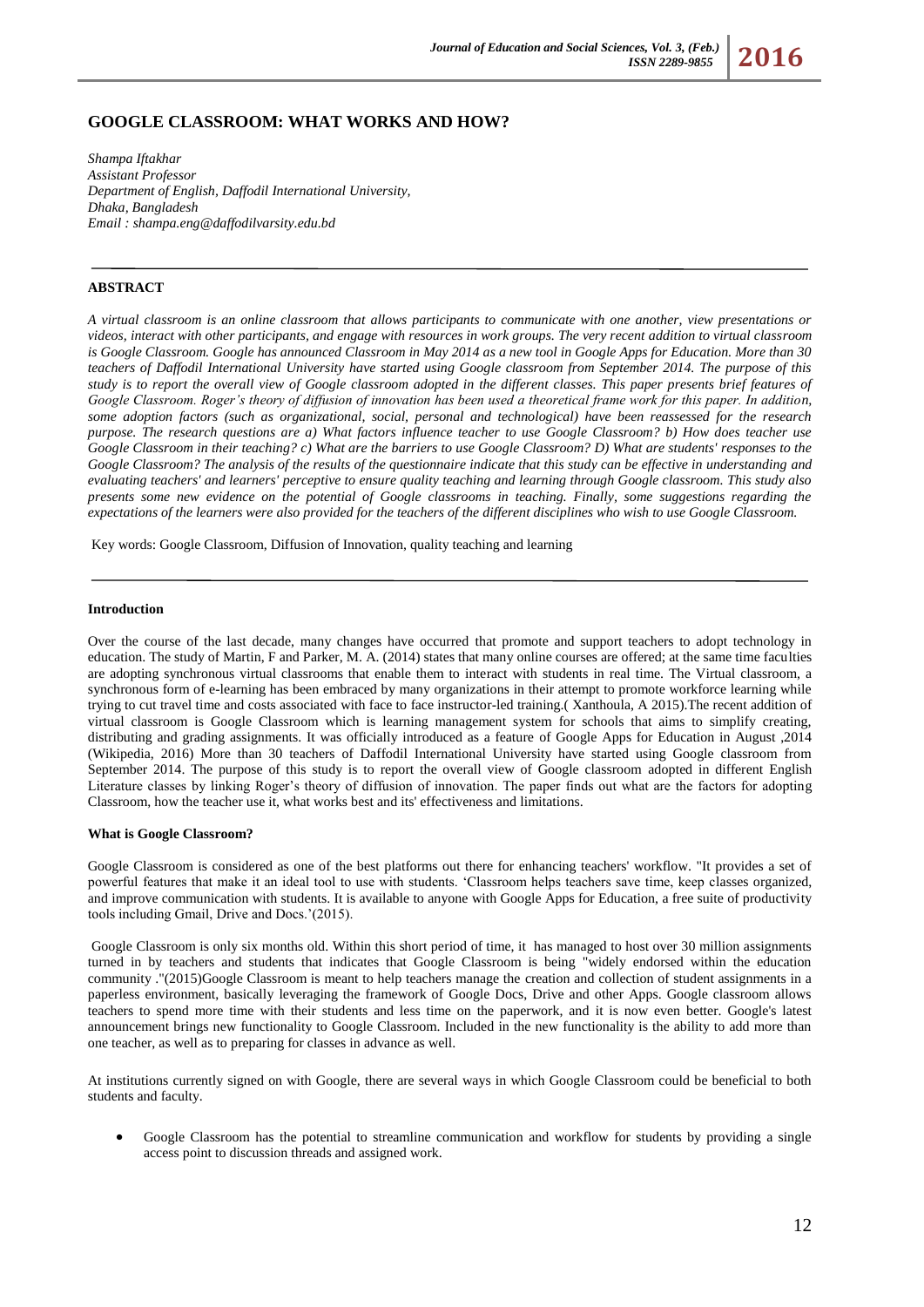- Google Classroom can help students to keep their files more organized because all their work can be stored paperlessly in a single program.
- Faculty can more quickly identify which students may be struggling with their assignments due to the tracking mechanisms associated with assigned tasks.
- Grading processes can be simplified because of the grading features associated with student submissions.

### **Features of Google Classroom**

Google Classroom is very simple to create and to use. Here all available features are integrated. Once a new course space is created, the instructor can see three taps . These are labeled as about, students and stream. In the same page, on the bottom of the right side, he or she can see a plus sign. If the instructor clicks on it, four different tabs will open named reuse post, create question, create assignment and create announcement. A teacher can keep all files save in the Google Drive. He or she can grade, attach you tube or any link for instructional purpose. From Google Classroom, a teacher can send mail to all students at a time.

### **Benefits of Google Classroom**

Janzen, M. (2014), points out the following benefits of using Google Classroom.

**Easy to use:** It is very easy to use. "Google Classroom's design purposefully simplifies the instructional interface and options used for delivering and tracking assignments; communication with the entire course or individuals is also simplified through announcements, email, and push notifications."(Janzen, M. 2014)

**Saves time: Google classroom is designed to save time.** It integrates and automates the use of other Google apps, including docs, slides, and spreadsheets, the process of administering document distribution, grading, formative assessment, and feedback is simplified and streamlined.

Chehayeb, A. (2015), Google Classroom Software Engineer mentions that they built classroom " to save time". He claims that Google is launching some features like export grades to Google Sheets, easier to update grade point scale ,keyboard navigation for entering grades, sort by name on grading page etc to save teachers' time.

**Cloud-based:** Google Classroom presents more professional and authentic technology to use in learning environment as Google apps represent "a significant portion of cloud-based enterprise communications tools used throughout the professional workforce." (Mary, 2014)

**Flexible:** This app is easily accessible and useable to instructors and learners in both face-to-face learning environments and fully online environment. This enables educators to explore and influence "flipped instructional methods more easily as well as automate and organize the distribution and collection of assignments and communications in multiple instructional milieus." ( Mary, 2014)

**Free:** Google Classroom itself is not necessarily available to learners without access to an educational institution. But anyone can access to all the other apps, such as Drive, Docs, Spreadsheets, Slides, etc. simply by signing up for a Google account.

**Mobile-friendly:** Google Classroom is designed to be responsive. It is easy to use on any mobile device. "Mobile access to learning materials that are attractive and easy to interact with is critical in today's web connected learning environments."(Janzen, M 2014)

Keeler, A. ( 2014) also mentions several other benefits of using Google Classroom. She mentions how Google Classroom ensure streamline counseling only by posting an announcement. Crawford, A. R. ( 2015) states that Google Classroom facilitates collaborative learning. Here teacher can upload materials and can give feedback to students .Students also can upload materials and make personal comment. Moreover, students can collaborate with each other. They can share their documents and assignment and thus they can produce the best assignment. Keeler, A (2014) also states that Google classroom encourage collaboration between students.

#### **Diffusion of Innovation Theory**

Medlin (2001) and Parisot (1995) view that Rogers' diffusion of innovations theory is the most appropriate for investigating the adoption of technology in higher education and educational environments. For Rogers (2003), "a technology is a design for instrumental action that reduces the uncertainty in the cause-effect relationships involved in achieving a desired outcome" (p. 13) Diffusion of Innovations is a theory of how, why, and at what rate new ideas and technology spread. Rogers (2003) defines "an innovation as an idea, practice, or object that is perceived to be new by the individual"(page 12) and diffusion as the process through which an innovation is communicated through certain channels over time among the members of a social system. Rogers' (2003) theory of diffusion of innovations provides a theoretical framework for analyzing technology adoption patterns.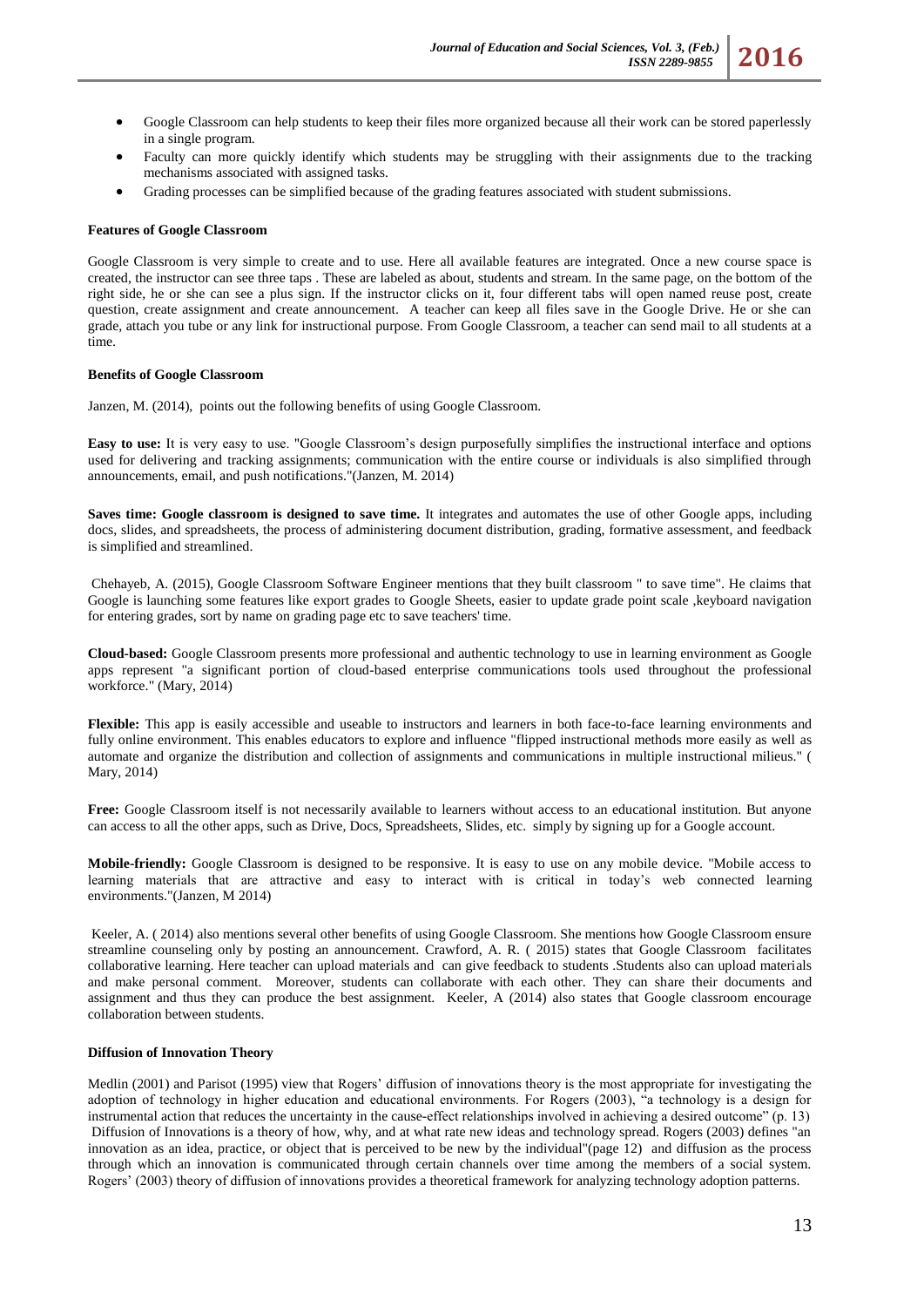Rogers defines diffusion as "the process in which an innovation is communicated thorough certain channels over time among the members of a social system" (p. 5). As expressed in this definition, innovation, communication channels, time, and social system are the four key opponents of this diffusion theory.

## **The Innovation-Decision Process**

Rogers (2003) described the innovation-decision process as "an information-seeking and information-processing activity, where an individual is motivated to reduce uncertainty about the advantages and disadvantages of an innovation" (p. 172). For Rogers (2003), the innovation-decision process involves five steps: knowledge, persuasion, decision, implementation, and confirmation. These stages typically follow each other in a time-ordered manner. This process is shown in Figure 2.1.



(Source: http://www.ucalgary.ca/~dmjacobs/phd/diss/Image74.gif )

According to Rogers (2003), individuals in a social system do not adopt an innovation at the same time; a certain percentage of individuals are relatively earlier or later in adopting a new idea. Based on the *innovativeness* criterion, the degree to which an individual is relatively earlier in adopting new ideas than other members of a social system, the distribution of various adopter categories forms a normal, bell-shaped curve that illustrates Innovator (2.5%), Early Adopter (13.5%), Early Majority (34%), Late Majority (34%), and Laggards (16%). Rogers (1995) states that relative advantage, compatability, complexity, trialability and observability influence an individual's decision to adopt or reject an innovation. Relative advantage is how improved an innovation is over the previous generation. Compatibility is the level by which the innovation has to be assimilated into an individual's life. Complexity is how likely it is to be adopted by an individual based on how difficult it is to use. If the innovation is too difficult to use, an individual will not likely adopt it. Trialability determines how easily an innovation may be experimented with as it is being adopted. Observability is the extent that an innovation is visible to others. An innovation that is more visible will drive communication among the individual's peers and personal networks and will in turn create more positive or negative reactions.

# **Context and Research Methodology**

Daffodil International University's mission is defined by its IT-based traditions of service and access. This university works to prepare its students so that they can face the challenges of the global economy in a successful way. This university provides students broad access to the institution's educational resources. For educational programs in campus and beyond, Daffodil International University gives high priority on the use of new and outreach technologies available in the emerging information era. To ensure blended learning, DIU has introduced Learning Feedback system (LFS). To use LFS is must all teachers and students. On 2 September, 2014 DIU organized a presentation session was held on Google Classroom and 14 teachers were given email IDs of [diu.edu.bd](http://diu.edu.bd/) domain for implementing Google Classroom by the IT department. Later on more teachers were included to implement Google Classroom. DIU also organized *Bangladesh Summit-Featuring Google for Education* on February 27-28, 2015.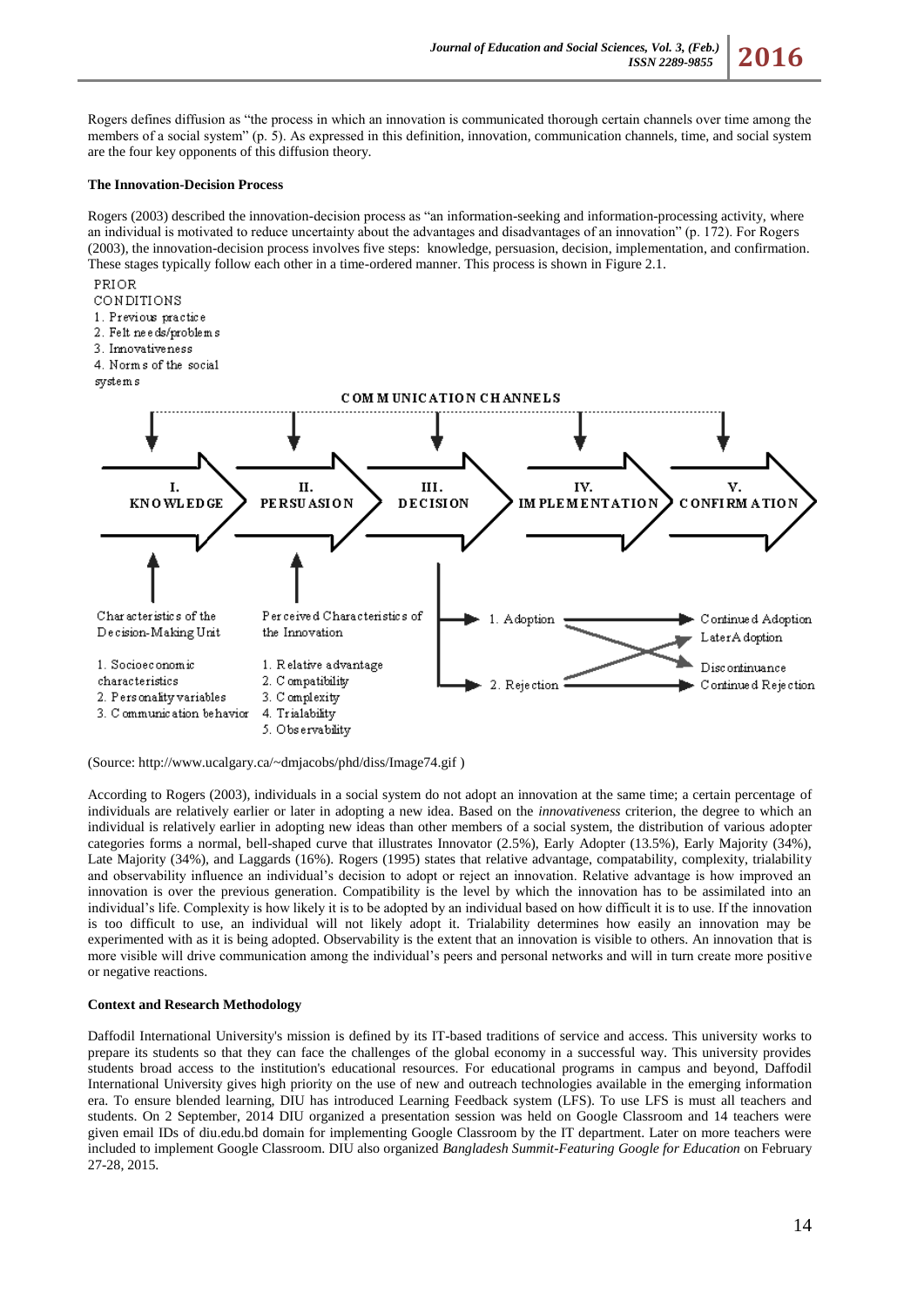I collected my data from December 2014 to first week of July 2015. The participants were teachers and students of Daffodil International University. The interviews were conducted with seven teachers: four males and three females. Three teachers are from BBA Department, one teacher is from LLB, two teachers are from English Department and one from CSE. All of them are university graduate and at present they are using Google Classroom for different courses. . Three of respective teachers are from Dhaka University, two from Jahangirnagar University , one from Kushtia University and another teacher from London Metropolitan University. They have been teaching at DIU for more than 3 years . Altogether they are in teaching for 5 years i.e. they are all experienced. All the names of the participants are kept anonymous as it may raise ethical questions.

35 students were selected from the Department of English. They were all in the same age group. They completed their H.S.C. from the different colleges of Dhaka, Chandpur, and Comilla. Most of them are quite friendly with net-browsing and technology. They frequently use some social networks like facebook, viber, whatsapp and imo. All of them have Gmail account. Very few of them do not have much experience of net browsing.

In this study, data were collected were through interviews and observations. The interviews followed 'structured' format where detailed one-to one interview of the students and teachers were conducted. In total, 35 students and 7 teachers were interviewed in total. There were interview questions out the facts as well as the attitudes and opinions of students and teachers. There were different interview questions for teachers and students.( See Appendix A, B)

The second tool that was used for the study was observation. Total 20 classes that were created in Google Classroom were observed of one particular teacher from English . Teachers' uploaded materials, links, personal comment and announcement are examined. At the same time, students' response s, remarks and given grade to the assignment are observed.

# **Findings**

From the teachers' and students' points of views the findings are noted. Their salient opinions regarding Google Classroom can be divided in two categories. Moreover some of the findings are noted after observing the classes. These are described below.

#### **Teachers' Perspectives**

All teachers mention that they use Google Classroom mainly from promotion. As per the requirement of DIU, all teachers must prove their participation on virtual classroom. So they use either LFS or Google Classroom. Interesting at the beginning they have created classes but they are not very regular user of Google Classroom. Five of them they have been using LFS instead of Google Classroom for last two semesters. The major reasons behind this are their own and learners' reluctance and fear to use technology.

One teacher mentions that Google Classroom features enable him and his learners to have better interaction. His students preferred Facebook to Learning Feedback System for announcing a quiz date or a topic for the upcoming class or assignment. But when he starts using Google Classroom, it becomes popular among students as they can get all reading materials and resources, lesson plan, course outline beforehand. He can instruct his students very easily.

Another teacher comments that Google Classroom is very helpful to complete the assigned syllabus. At times it's really difficult to finished syllabus on time due to political issues or national holidays. But through Google Classroom , one teacher can conduct the class virtually from anywhere and anytime. So Google Classroom introduces students to a higher education system where technology plays a major role. One teacher states that she decided to implement Google Classroom for organizational motivation and personal development .No doubt, she states that expertise in using technology empowers her. She can easily handle a large number of students in Google Classroom. She has got her students very positive in Google Classroom.

All teachers use announcement in Google Classroom. Only two of them use assignment feature where students have submitted their assignment. One of them graded the students in the assignment page. But rest of them give grade manually. No record of grade was found in Google classroom. One of them use Google Drive. Only one out of seven teachers is acknowledged about the recent features of Google Classroom. For grading, no one use rubric. Two of them reply to the learners' comment.

Three teachers' agree that Google Classroom can promote collaborative learning. Students can make a group and submit their assignment or project work. They can send videos. Only one of the respective teachers assessed group presentation in Google Classroom. For that particular presentation, students uploaded their videos on character presentation. Though individual student was graded manually for the presentation, s/he could easily assess their own performance and justify the grade.

All teachers mention that they encourage the students to enroll in the created class by using the code. Four teachers get 50%-60% students enrolled for each class. Two teachers get 85% students enrollment because in the first class all present students in the class get enrolled by using the particular code in the very presence of course teachers. They strongly motivate their learners' to use it regularly. One teacher mentions senior students are more interested and involved in Google Classroom than the newly admitted students as new admitted students get their Gmail account from DIU in delay and they take time to adjust with virtual classroom.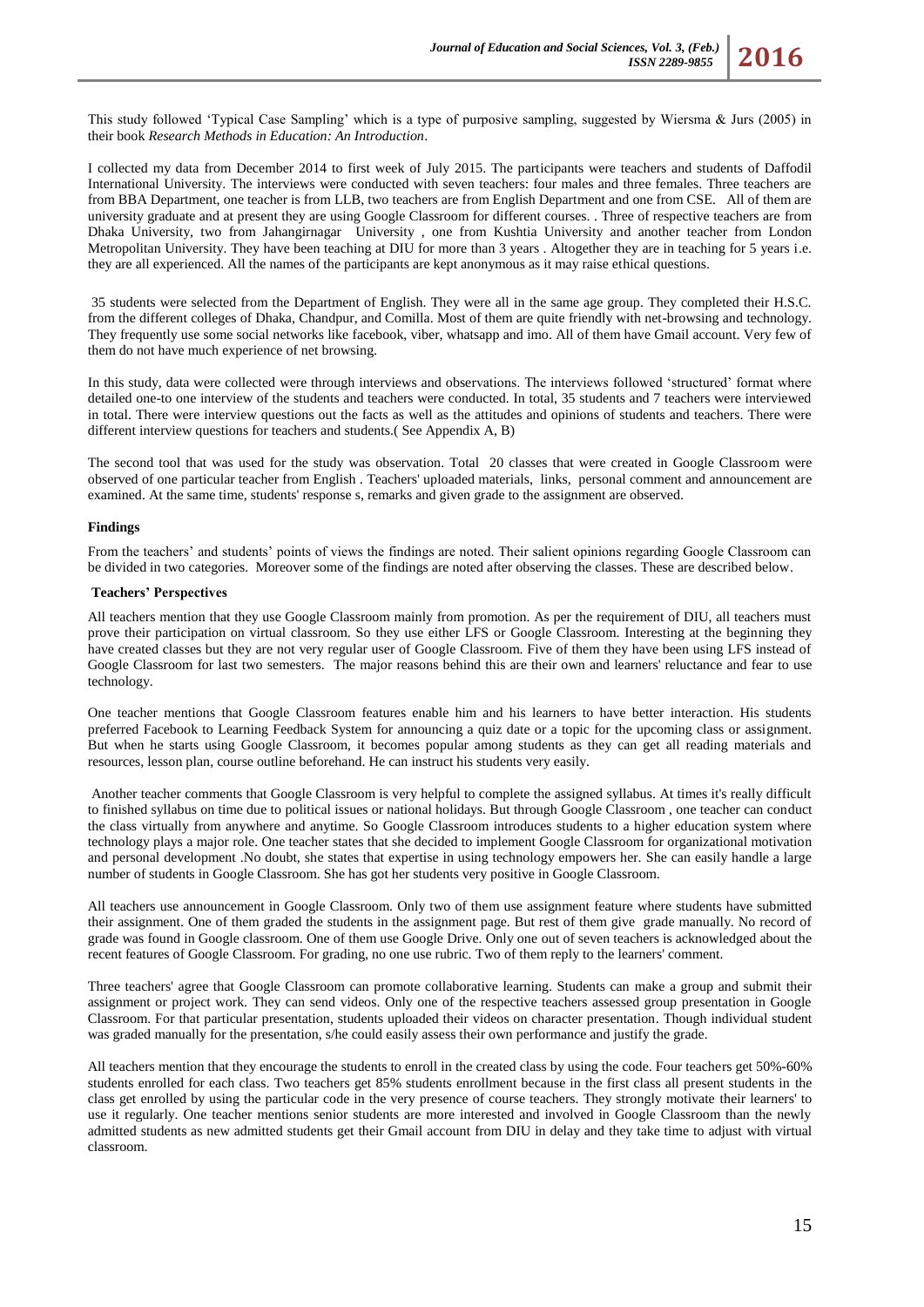All teachers agree most of the students' assignments are plagiarized. This academic dishonesty supports the view of Dick, Sheard, Bareiss, Carter, Joyce,Harding and Laxer (2003). Their studies reported that on the average that 75% of all college students cheat at one time or another during their college career. Most of their assignment are simply nothing, just the downloaded materials from different websites. Even they hardly edit the page.

Low internet speed is also a bar to implement Google Classroom effectively. All teachers agree on this issue. One teacher prefers Moodle which is free and open-source software learning management system.

## **Students' Perspectives**

Among students' participants, 18 agree that Google Classroom is effective and easy to use. They can get so many uploaded files at a time. As they have been given Gmail id from the DIU, they can join the class by using class code from anywhere and anytime. Google Classroom has unlimited storage. So they can add own reading resources too.20 students feel that high speed internet is mandatory to upload file. Most of the time, it takes long to submit their assignments from university computers. Five of them complain about missing files after uploading. 30 students are from different rural areas and mainly from Humanities background. So they are not computer friendly. 20 students have smart phones. They use facebook mostly. They feel little scared when they are motivated and instructed to use Google Classroom. Previously they used LFS in the different semester not as a regular practice. They sent request to their teachers to add them in the LFS. Once teacher accepted their request, they felt their job was over. Rarely, they submitted assignment in LFS. So when teachers instruct them to use Google Classroom, they felt pressurized at the beginning. 11 students feel that student also need training on Google Classroom and it effective features so that they feel motivated. Regular use can improve their understanding of the lesson. 30 students comment that teachers should use it regularly and give positive feed back about students' participation in Google Classroom i.e. reply to the students' comments or inquiries on time. 22 of the students confess their academic dishonesty regarding posting the copied assignments. At DIU, total assignment mark is 5. So very few of them feel they should work hard only for 5 marks. Moreover, most of cases the deadline of assignment comes just before the midterm or final. Consequently, they become more concerned for exam which contains more marks. Uploading videos on character presentation on Google classroom is very funny and effective because they can watch their performance repeatedly and judge the pros and cons. They feel Google Classroom is helpful tool to improve their future presentation on any courses or any topic. Two students state if the teacher can arrange online quiz through Google Classroom, it would be really very interesting. 15 students complain about using class code. They inform that they were absent in the first class when the teacher announced the class code. They heard class code from their friends and tried to join but in vain. Later on with teacher's help, they were able to join the class. Six of them have the problem with password for Gmail account. After solving this problem, they join the class.

#### **Suggestions**

Teachers' professional development is a key factor to successful integration of technology. High management of DIU are the innovators who inform and inspire to use Google Classroom effectively to ensure quality higher education. 14 teachers are the early adopters who implement Google Classroom. Then 16 teachers show their interest to use it. But at the end most of them, to some extend, reject to implement Google Classroom. The reasons are many. These are:

**Work load**: First thing to be noted is too much workload. A teacher has to conduct 4 courses. Within five working days, a faculty takes 8 classes. He or she spends 10-12 hours on counseling. In a semester, a teacher is required to take 20 classes for each course, three quizzes, one presentation and one assignment. There are Midterm and Final exams too. Moreover, she or he is required to write in Forums or Job Tracking System. In addition, a teacher is involved in some other academic activities like attending meeting or working in different committee. The studies of Neyland (2011), Samarawickrema & Stacey(2007) prove this too much workload influence teachers' acceptance of new technology. So DIU must lessen teachers' workload for an effective implementation of Google learning.

**Teachers' ICT Competence**: Next thing to be considered is teachers' ICT Competence. Though Google Classroom offers different features, most of the teachers are not using them. Consequently, students remain unaware about the effectiveness of Google Classroom. The study of Bordbar (2010) supports this view. He states that when a teacher lacks knowledge and skill about technology, she or he reports negative or neutral attitude. Based on the Rogers's theory, we find 14 early adopters and 16 late majority at DIU who intend to implement Google Classroom. They use Google Classroom for professional development but their adaptation in teaching is very low. This study finds that most of the teachers prefer to use Learning Feedback System.

**Administrative Support**: At DIU trialability and observability are maintained. .According to Rogers, these two are important variables that affect the rate of adoption of an innovation. Everyone has a easy access to computer technology. But to use any technology, adopters need organizational support as Medlin (2001) views in his study. So DIU must ensure high speed internet. The study of Gardner & Clarke, (2001) states administrative support is necessary for adoption of a technology.

**Attitude:** For a successful implementation of Google Classroom both teacher and learners must have positive attitude towards technology for instructional purposes. Rogers (2003) "individual" perceptions of these characteristics predict the rate of innovations" (p 219).

**Use of Plagiarism detective tools and progressive assessment**: To stop academic dishonesty in assignment a teacher can use plagiarism detective devices. Sileo & Sileo (2008) views that these devices are effective to find out plagiarized writing. He also suggests to use progressive assessment. In progressive assessments students turn in parts or drafts over time that can be reviewed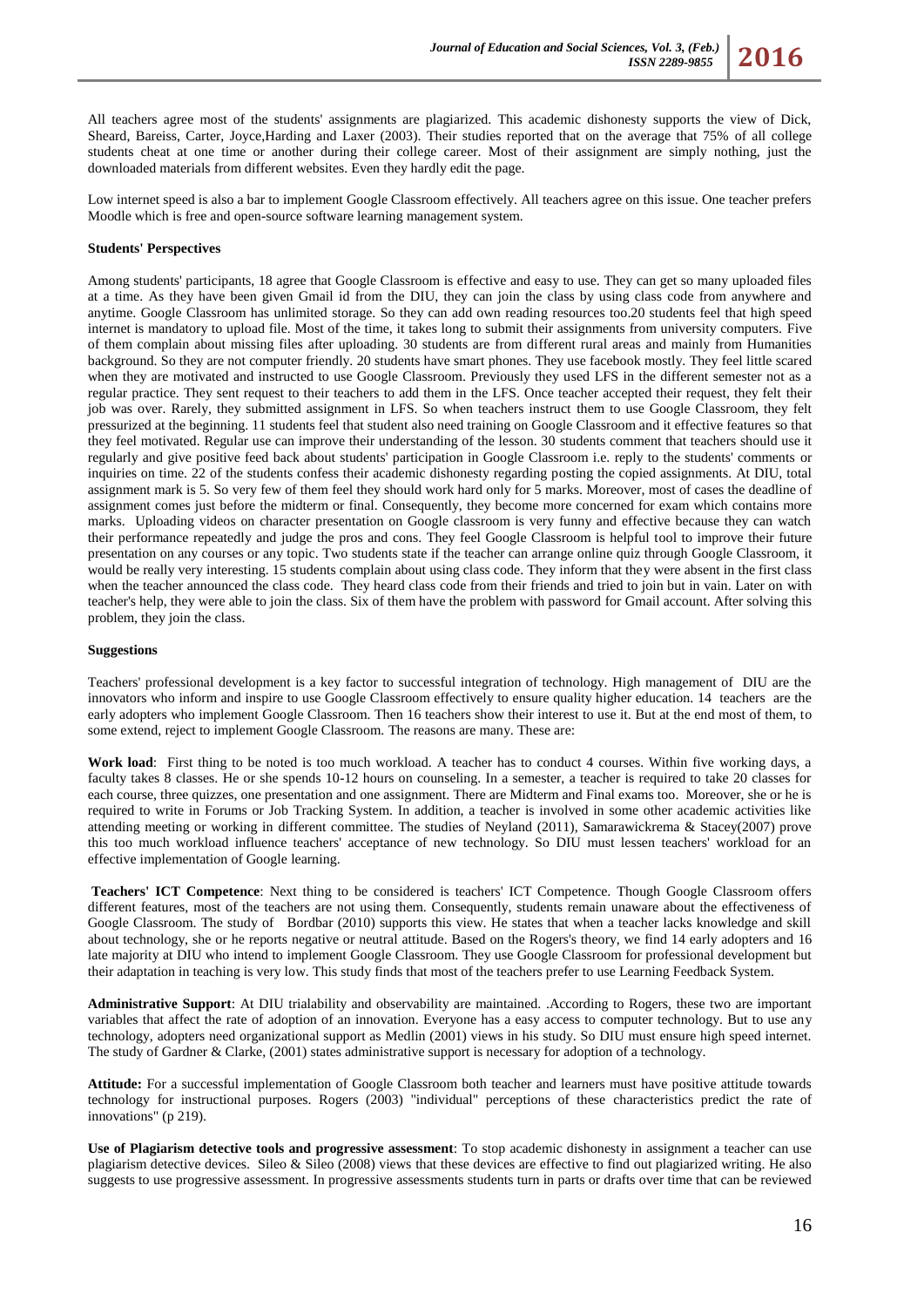or graded. Such a strategy allows students to reflect on their learning while making it difficult if not impossible to cheat or have someone else do the writing.

**Pedagogical Strategies**: To stop plagiarism, a teacher can give moral and ethical orientation towards cheating. He or she can assess learners' orientation towards cheating in the beginning of a course.(Faucher and Caves ,2009).

#### **Limitations of the study**

This study has some limitations. These are:

**Small sample size:** Only 7 teachers of different departments and 35 students from the Department of English are interviewed. **Limited Data**: Analysis of the data was limited as no administrative official was questioned.

### **Conclusion**

Teaching in the  $21<sup>st</sup>$  century does mean teaching  $21<sup>st</sup>$  generation. It means helping and monitoring the students to learn and implement 21<sup>st</sup> century skill. So teachers must be very welcoming to any new technology to ensure the best learning in the virtual classroom besides the physical classroom. At DIU, Google classroom provides a vital chance to promote blended learning and professional development. As a top-ranked university, DIU also take into consideration the issues that hinder the successful implementation of Google Classroom.

# **References**

- Bordbar, F. (2010). English teachers' attitudes toward computer-assisted language learning.*International Journal of Language Studies*, vol. 4, no. 3, pp. 27-54
- Chehayeb, A. (2015). *New in Classroom: saving time while grading*. Retrieved from googleforeducation.blogspot.com/2015/12/new-in-Classroom-saving-tim…
- *Crawford, .A.R. (2015).Google Classroom. Retrieved from acrawf41.weebly.com/…3/7/ a- crawford\_emerging technology*
- Dick, M.,Sheard, J., Bareiss, C., Carter, J., Joyce, D., Harding, T., & Laxer, C. (2003, June). Addressing student cheating: Definitions and solutions. ACM SIGCSE Bulletin, 35(2), 172-184
- Faucher, D., & Caves, S. (2009). *Academic dishonesty: Innovative cheating techniques and the detection and prevention of them*. Teaching and Learning in Nursing, 4(2), 37-41
- Gardner, B. & Clarke, N. (2001). *Helping faculty make technology a part of the curriculum*. SIGUCCS Proceedings, 44-48. New York: Association for Computing Machinery.
- Google Classroom.(2015). *Everything Teachers need to Know about Google Classroom*. Retrieved from *www.educatorstechnology.com/.../everything-teachers-need-to-know-ab...*
- Martin, F and Parker, M. A. (2014*). Use of Synchronous Virtual Classrooms: Why, Who,and How?* MERLOT Journal of Online Learning and Teaching Vol. 10, No. 2, June 2014 p 192-210
- *Keeler, A. (2014). "15 More things you can do with Google Classroom". Retrieved from*  <http://www.alicekeeler.com/teachertech/2014/09/22/15-more-things-you-can-do-with-google-classroom/>
- Janzen, M. (2014) Hot Team :Google Classroom. Retrieved from *tlt.psu.edu/2014/12/04/hot-team-google- classroom*
- Medlin, B.D. (2001)The factors that may influence a faculty member's decision to adopt electronic technologies in instruction (Doctoral dissertation, Virginia Polytechnic Institute and State University, 2001). ProQuest Digital Dissertations. (UMI No. AAT 3095210).
- Neyland, E. (2011). *Integrating online learning in NSW secondary schools: Three schools perspectives on ICT adoption*. *Australia Journal of Educational Technology*, vol. 27, no. 1,pp. 152-173
- Parisot, A.H. (1995). Technology and teaching: The adoption and diffusion of technological innovations by a community college faculty (Doctoral dissertation, Montana State University, 1995). ProQuest Digital Dissertations. (UMI No. AAT 9542260).
- Samarawickrema, G. & Stacey, E. (2007). Web-based learning and teaching: A case study in higher education *Distance Education*, vol. 28, no. 3, pp. 313-333.
- Sileo, J. M., & SileoT. W. (2008). Academic dishonesty and online classes: A rural education perspective. Rural Special Education Quarterly, 27(1/2), 55-60.
- Rogers, E.M. (2003). Diffusion of innovations ( $5<sup>th</sup>$  ed.). New York: Free Press.
- Wiersma, W., & Jurs, S.G. (2005). *Research Methods in Education: An Introduction.* Boston: Pearson.
- *Wikipedia.(2016). Google Classroom . Retrieved from* [https://en.wikipedia.org/wiki/Google\\_Classroom](https://en.wikipedia.org/wiki/Google_Classroom)
- Xanthoula, A. (2015). *Collaborative Virtual Classroom: A perspective view of a Collabortaive Virtual Classrooom via Google App Engine*, TEL-Crete Dept. App. Inf. & Multimedia ppt.

# **APPENDIX A: Interview questions for teachers**

- How long have you been teaching at Daffodil International University?
- What do you use besides regular class Google Classroom or Learning Feedback System or anything else?
- When have you started using Google Classroom?
- Why do you use it?